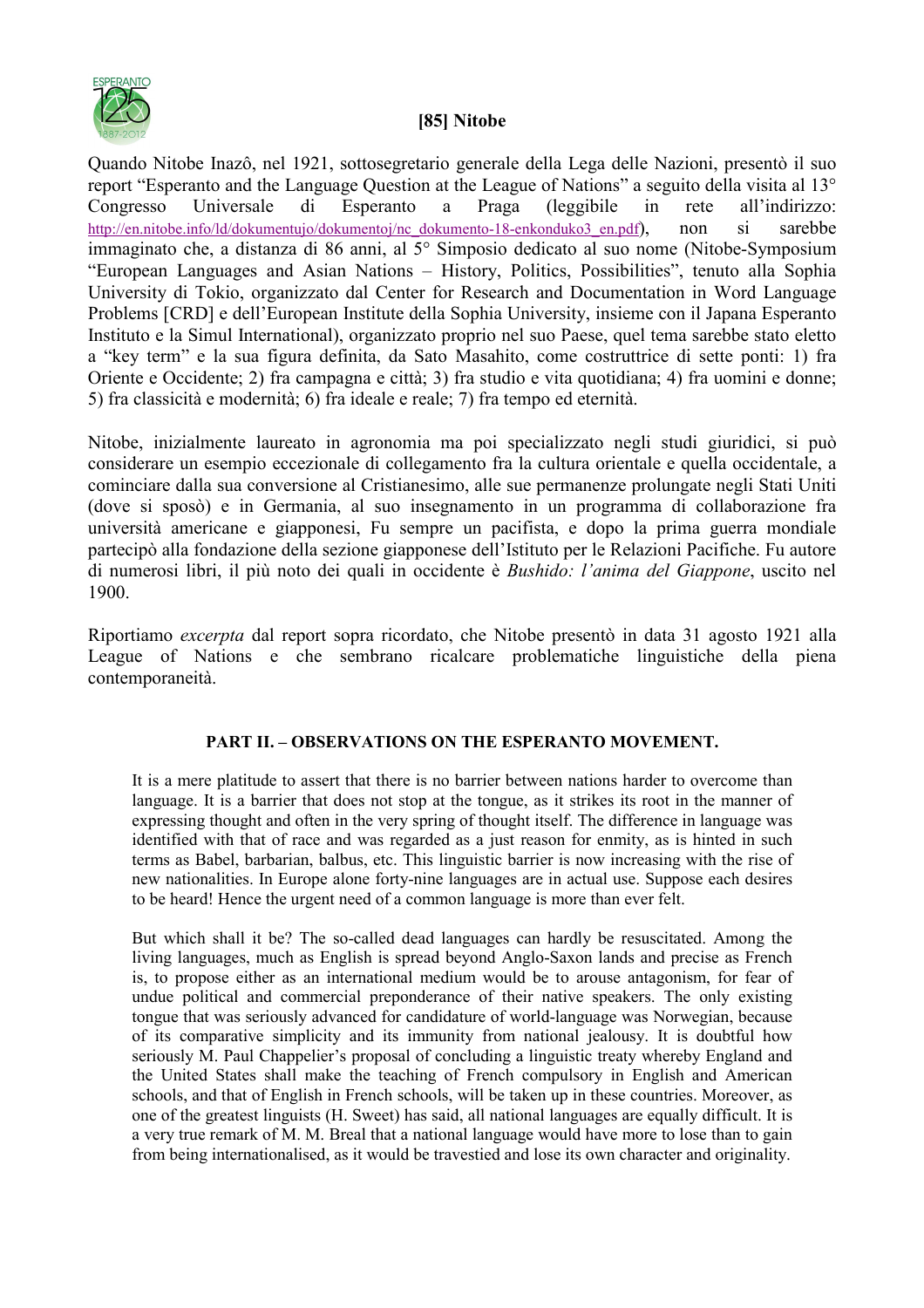A neutral language claiming no nationality most certainly stands the best chance of general adoption. A very common objection that an artificial language has no life cannot carry much weight. Automobiles have no life but they are doing the work of horses very much better without, however, blotting them out of existence. In the last 250 years, ever since Descartes advanced the idea of a "philosophical language" there were proposed about one hundred different lingual systems artificially created. Some of them were no better than the intellectual pastime of linguists. Most of them were biased in favour of one or another natural language, though it is a significant fact that the inventors are never partial to their native speech. It cannot be too strongly emphasised, as there is a wide-spread misconception on this point, that in the later attempts at artificial languages a universal philosophical language is not sought after, but rather an auxiliary international language – a linguistic scheme designed for use side by side with a native speech. The purpose of such a scheme is not to supplant but to supplement the mother-tongue of various countries. It aspires to do for different peoples what "musical notation does for musicians, flagsignalling at sea for sailors and signs for mathematicians." It will not hurt any national language any more than stenography will calligraphy. [...]

Of the ease with which it can be mastered, compared with natural languages, there is no doubt, as has been testified by experience and experiments. With those who are specially endowed with the gift of tongues, it is no exaggeration to say that it is a matter of a few hours to be able to read Esperanto. Clark, the author of "International Language", estimates that the ease of learning Esperanto is three to five times as great as mastering the "unnecessary" difficulties of a natural language. The late Sir William Ramsay was of opinion that "an English child can learn Esperanto in at most six months, so as to be able to read, speak and write it." As to the vocabulary, which is based on two or three thousand root-words, whoever knows any modern European language will easily recognise many familiar words. It is said that the labour of learning the words of a language is five times greater than learning the grammar. Esperantists calculate that 75 per cent. of their vocabulary is of French derivation, 65 per cent. English and 50 per cent. German.

[...] while the linguists may be disputing, the need of a world language is growing daily more pressing.

The urgency of the question finds expression in the Association for the Creation of a Universal Language Bureau, which was founded in 1911 with its seat in Berne. Its object is to prepare and promote diplomatic action with a view to establishing a Universal Language Union between the various nations and creating a Universal Language Bureau whose duty it shall be, acting for the Union, to introduce, develop and apply an officially recognised international auxiliary language. The Association, officially "maintains the strictest neutrality in regard to existing systems of international auxiliary language or any which may subsequently come into existence"; but its impartiality has been somewhat suspected on account of the predominance of Idists in the official staff. From my knowledge of this particular Association it must be said that it has been greatly impaired in its activity by the War and seems to be still suffering from its effects. In its present quiescent state, this Association, which aspires to be an arbiter and mediator in the strife of tongues, watches on the one hand its mantle falling upon another new, vigorous, scientific body (the International Research Council), which will carry on investigations into the whole subject; and on the other hand the great strides in propaganda taken by the Esperantists. If the legal fiction that "possession is nine points of the law" be applied, it must be owned that Esperanto does to all appearance have every advantage at present.

## **PART III. – THE LANGUAGE QUESTION & THE LEAGUE OF NATIONS.**

[...] I hope I am not going too far if I dare suggest to the Secretary-General the importance of calling sooner or later the attention of the Council and of the Assembly to the question of an international language. M. Hanotaux remarked in the first Assembly that "the question of languages, the solution of which presents many difficulties, is not yet ripe for discussion". I shall not dispute the assertion of this eminent Academician, especially as I believe he meant the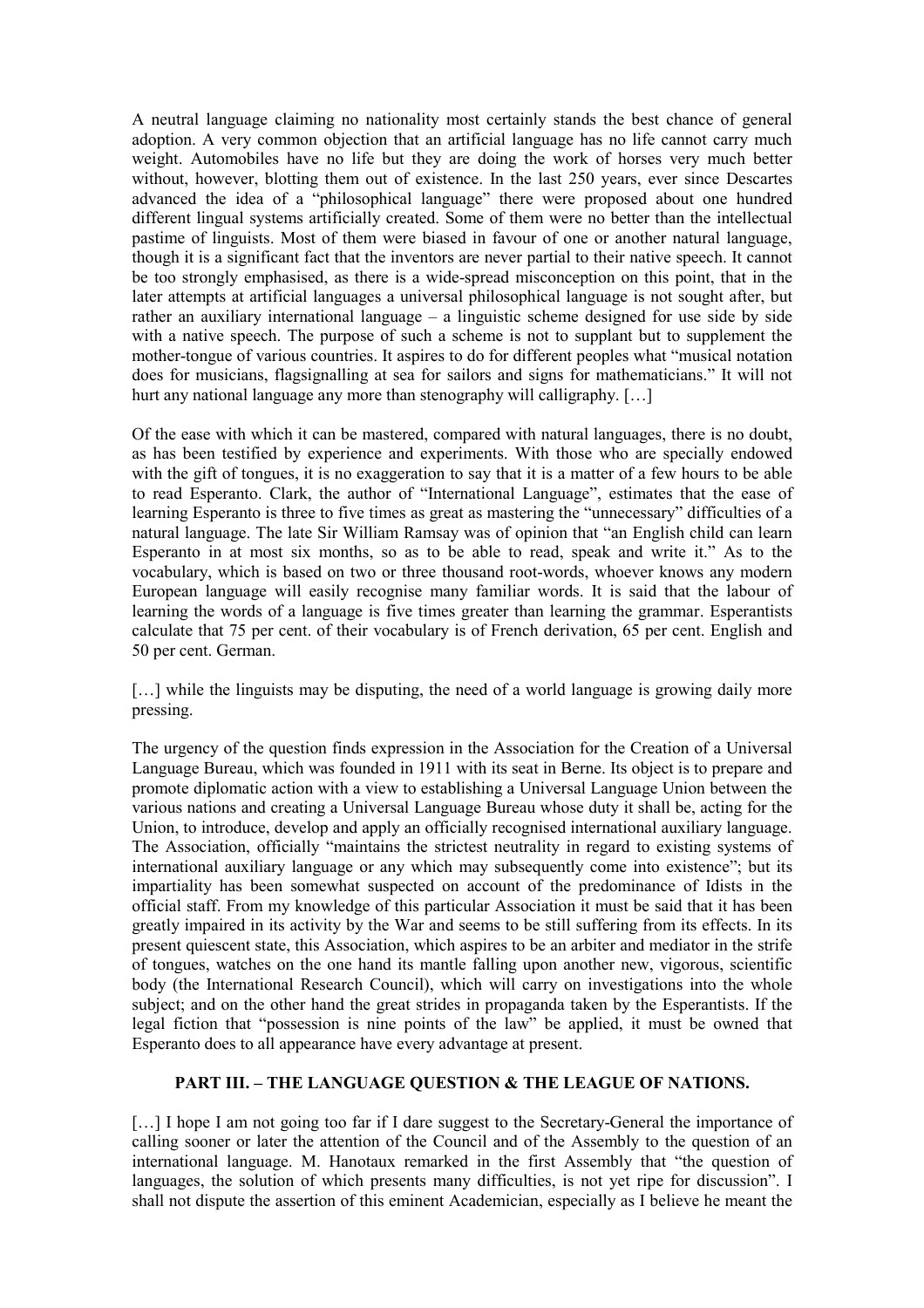question is still immature for discussion in the Assembly; but I presume he will admit that the question has now reached the stage where it is not merely academic, but where, for practical reasons, it can no longer be ignored. I believe there are particular reasons why the League of Nations should take up this subject. I even believe that the League is committed to the task of its solution.

 $(1)$  [...] the question of recognising [...] an official language of the League. [...]

(2) *Need of an auxiliary language in the League of Nations for adequate representation.*  $[\ldots]$ 

- (3) *Need of an authority to endorse an artificial language.* [...]
- (4) *Need as a check to increasing natural languages.* [...]
- (5) *Need for an international language in commerce.* [...]
- (6) *Need for a common language in science.* [...]
- (7) *Need felt for an international language in the labour world.* [...]

(8) In the preceding paragraphs I have advanced no new arguments, having simply presented some facts under different headings to prove that many powerful organisations, with very different objects and covering very wide fields of human activity, are seeking for the practical solution of the universal language. That the world's progress is impeded by linguistic barriers is a statement no longer to be despised as a platitude. It embodies a serious menace to the cause of peace.

The League should profit by the voice of those individuals or organisations which have had long experience in dealing with international meetings.

In September 1920, at the World Congress of the Union of International Associations at Brussels, a resolution was passed unanimously (with the exception of one vote for the French language) recommending to all interested in the progress of the world-language problem that these should join the Esperanto movement, and should postpone all theoretical discussion about linguistic details until the language be officially adopted by inter-governmental decision. If frequent references are made to Esperanto in this report, where I am treating of an international language in general, it is not because I espouse its cause (for I do not – at least, not yet), but because it supplies the best examples.

In the 10th meeting of the International Co-operative Alliance held recently (August 1921) in Basle, Sir William Maxwell, in his presidential address, referred to Esperanto, and added how much the work of the Alliance would be facilitated by the adoption of one channel for the purpose of carrying one's ideas and thoughts at a meeting like this. Sir William knows what it means to preside at conferences where every word spoken in English must be translated into German and French, and *vice versa*! I have had occasion to mention that no less than 28 languages are in use in the countries represented in the League. A number of them (Gaelic, Romance, Basque, etc.) will scarcely claim to be heard in the Assembly. Suppose, therefore, there are 22 languages officially employed in the forty-eight States Members. Apply the formula  $(22 \times 21)/2$  and we have 231 as the number of translations to be made if each Delegation were to speak but once in the Assembly! The absurdity of such a figure is an argument for the necessity of considering the question of an international language. If the time is still too soon for the Assembly to adopt it, as I believe it is, it certainly is late enough for an authoritative body entrusted by the League to make enquiries concerning it, with a view of meeting the demands of science and commerce, and the still higher need for an instrument for international understanding and co-operation which are the preliminary conditions of lasting peace. The League may well ask, without committing itself too deeply, "Is an international auxiliary language possible? If possible, how far is it practicable? If sufficiently practicable, is it advisable to encourage it? If so, what should the League do?"